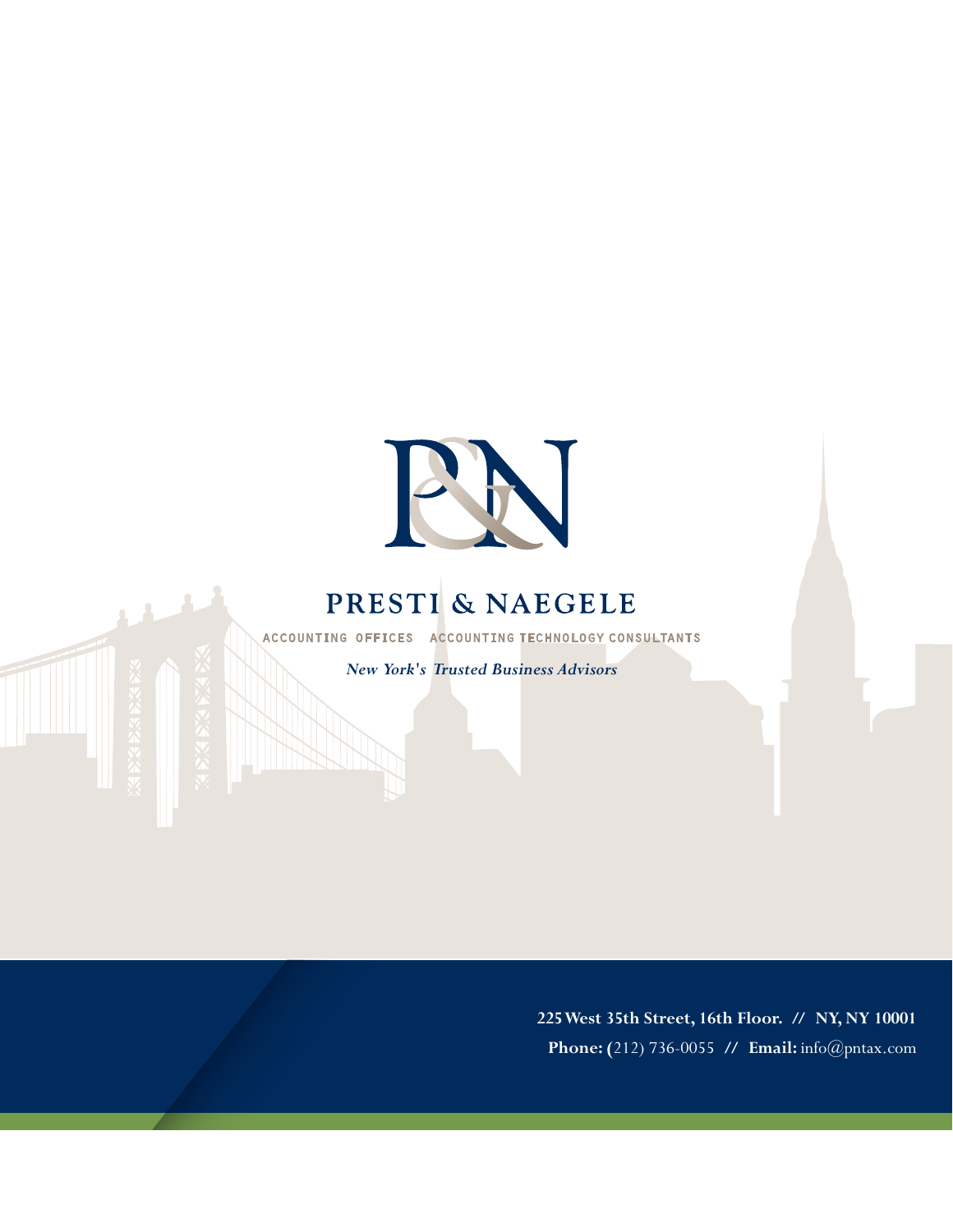



# **360° Business Services**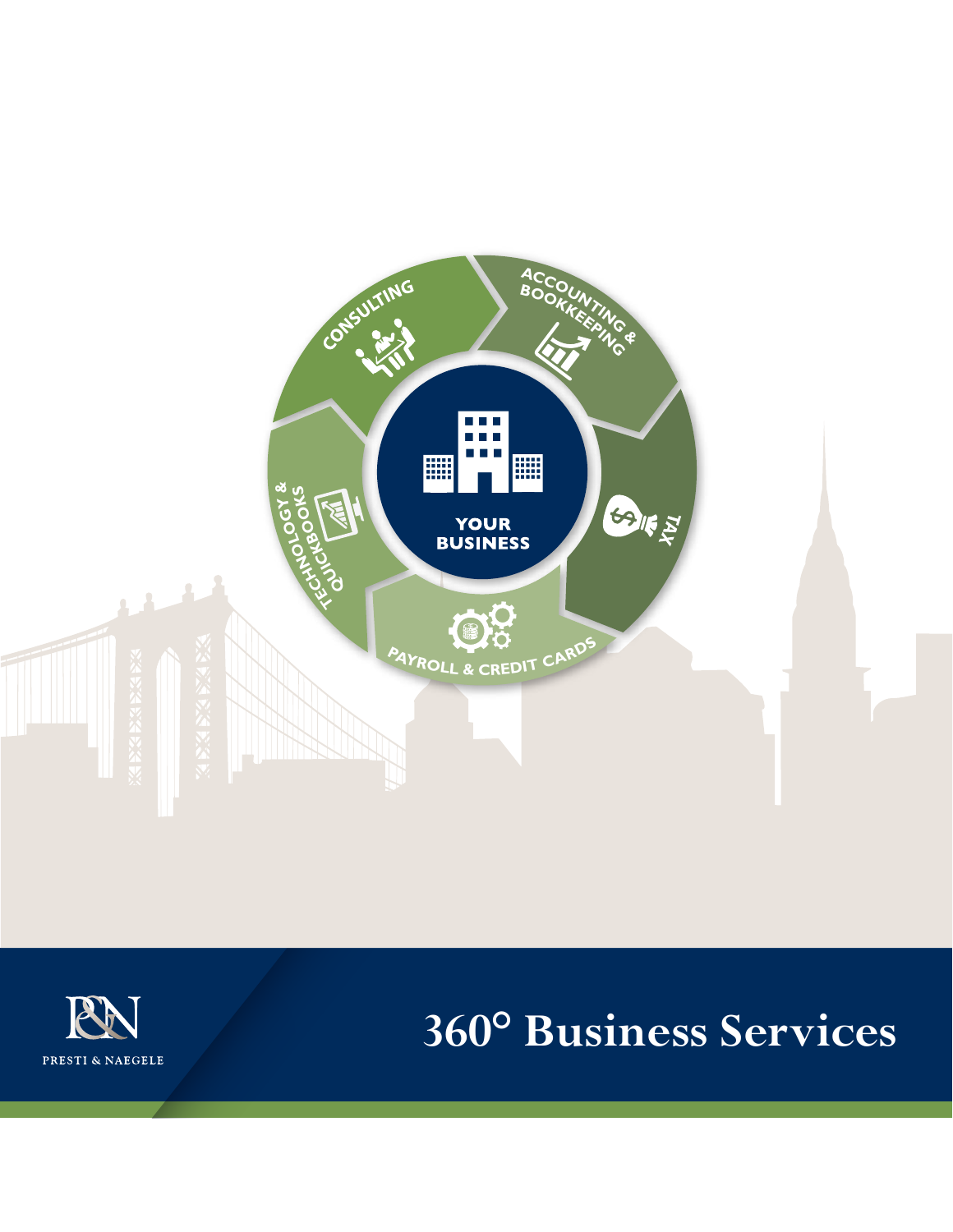## **360° Business Services - Technology & QuickBooks**

### **TECHNOLOGY**

#### **Selection**

Selecting the right technology can be a critical factor in the success of any business. Whether it's accounting software, point of sale systems, CRM software, inventory management or workforce management software, finding the right fit for your organization is essential. The right software will integrate with and even improve your processes and bring value throughout your business.

Our team of software advisors helps leading businesses find and implement the right software solutions for their specific needs. Our process begins with a detailed needs and capabilities assessment before analyzing available solutions. We combine our system selection experience with our proven implementation process to provide our clients with the expertise, direction and oversight to ensure they find the best solution.

#### **Software selection includes:**

- $\rightarrow$  QuickBooks
- $\rightarrow$  Method Integration
- $\rightarrow$  ShopKeep POS
- → NumberCruncher
- $\rightarrow$  Fishbowl
- $\rightarrow$  Customized Reporting w/QQube, Crystal
- $\rightarrow$  Concur
- $\rightarrow$  Integration assistance
- $\rightarrow$  Custom Programs
- $\rightarrow$  CRMs
- $\rightarrow$  Operational application review

Regardless of your needs, our proven process will help ensure that you select a solution that meets your needs and brings value to your organization.

#### **Implementation**

Software selection is only the first step in implementing a successful software solution. Even the right software can fail without a well-conceived plan for implementation. Our implementation process includes pre-planning, hardware analysis and selection, user interface customization, launch, adoption planning and follow-up, and support.

Our software implementation service is available as a continuation of software selection or as a standalone service. If you are investing in software to improve any aspect of your organization, and want to ensure adoption and value delivery, our software implementation team can help.

#### **Product Training**

Training is the final step to successful technology implementation. We provide comprehensive training programs to help ensure that your professionals have a thorough understanding of your new software, its interface, and its ongoing use.

We provide custom training for all users of new software systems, from employees inputting information on a daily basis, to users responsible for oversight, management, and reporting.